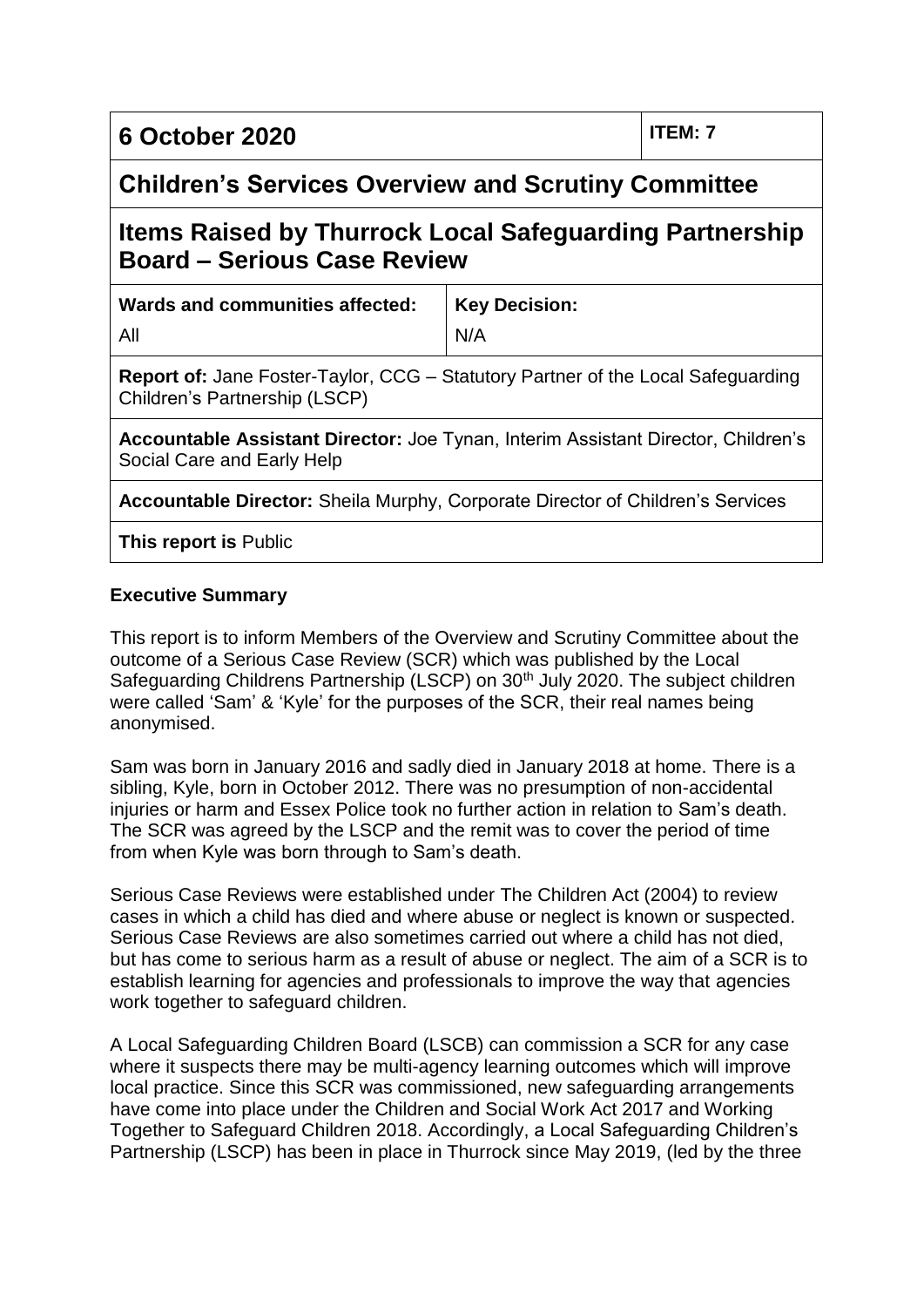statutory partners - Police, Health and Children's Social Care). Serious Case Reviews are now replaced by Learning Practice Reviews. This Serious Case Review has been undertaken in line with the revised Working Together guidance and subsequent guidance from the National Child Safeguarding Practice Review.

The SCR report of Sam and Kyle has been provided to Members of the Overview and Scrutiny Committee, to supplement this item and is available on the LSCP website. The SCR provides an overview of the services offered to the family, work undertaken by all agencies, progress made and concerns raised during this period of involvement. The SCR provides an analysis of the key lines of enquiry within the review, and learning points are identified with five key recommendations.

The Local Safeguarding Partnership has developed an Action Plan in response to the recommendations within the Serious Case Review report. The Action Plan is attached as Appendix 2.

## **1. Recommendation**

# **1.1 That the Overview and Scrutiny Committee accept the recommendations of the Serious Case Review and the resulting Action Plan.**

## **2. Introduction and Background**

2.1 The Serious Case Review report is written by an Independent Author, and the review was chaired by an Independent Chair. At its commencement, this Serious Case Review was commissioned under the previous safeguarding arrangements and therefore there was an independent chair of the Local Safeguarding Children Board at that time. The SCR report is based upon the information provided by involved agencies in the form of chronologies and individual management reviews. The report's author also offers to meet with the relevant adults in the family (usually the parents) and the final report is shared with them prior to publication. This SCR was informed by a practitioner event where staff and managers involved in the case were invited to contribute perspectives on the case and help draw out key conclusions.

The publication of this Serious Case Review has taken longer than anticipated due to delays in meeting with the family, combined with the impact of restrictions resulting from Covid-19.

- 2.2 The Serious Case Review report had key lines of enquiry (page 3 of the report) that relate to;
	- 1. How well agencies co-ordinated; including universal services, shared information, understood threshold and escalated concerns.
	- 2. Dealing with neglect; use of tools and training.
	- 3. Professional confidence and curiosity, management oversight and the support offered to vulnerable parents.
- 2.3 The recommendations from the Serious Case Review are as follows: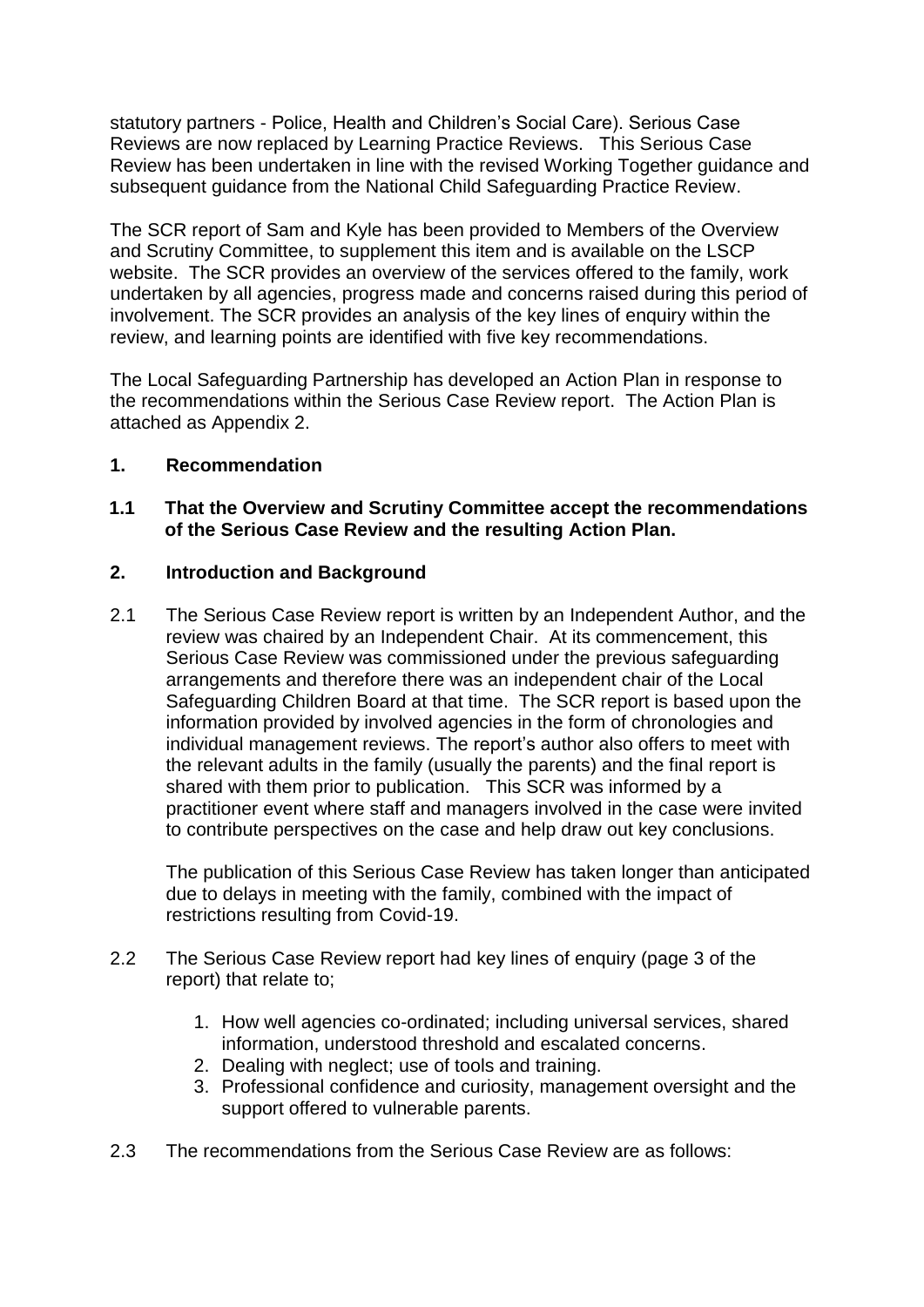- *1. "Thurrock Safeguarding Children Partnership should review within the next six months its procedure for the escalation of concerns and for resolving differences of view between professional and agencies. This should especially consider where there are challenges to the thresholds applied to cases which involve a number of agencies, and where there are persistent concerns about either neglect and/or parental engagement.*
- *2. "Thurrock Safeguarding Children Partnership should develop a series of practice workshops to be run between agencies to explore and build on better co-operation and understanding of handling complex or persistent cases. Case studies should be used – such as this Review and the development of joint or group supervision approaches should be explored. This should be viewed as an opportunity to strengthen understanding between services and encourage wider joint working and sharing of relevant information about concerns.*
- *3. "Thurrock Safeguarding Children Partnership should, using the principles within the Signs of Safety approach, review interagency procedures for establishing agreement with families of written care plans involving all those working with a child, with shared, clear and practical objectives that can be monitored– especially in persistent cases of poor parenting and neglect.*
- *4. "Thurrock Safeguarding Children Partnership should consider auditing the operation of the Prevention and Support Service programme to establish the extent to which the positive evaluation in the 2019 Ofsted report has been sustained and strengthened*
- *5. "Thurrock Safeguarding Children Partnership is recommended to encourage the continued development of the Signs of Safety approach, and the use of the Graded Care Profile 2 for use across agencies and professional groups."*

## **3. Issues, Options and Analysis of Options**

3.1 The Serious Case Review report and Action Plan are attached as appendix 1 and 2.

# **4. Reasons for Recommendation**

- 4.1 The Serious Case Review report has been commissioned and agreed by partner agencies and recently published.
- 4.2 The options available to the Overview and Scrutiny Committee are to either accept the Action Plan which has been developed by the Local Safeguarding Children Partnership in response to the recommendations within the report, or to request that the Local Safeguarding Children Partnership reviews the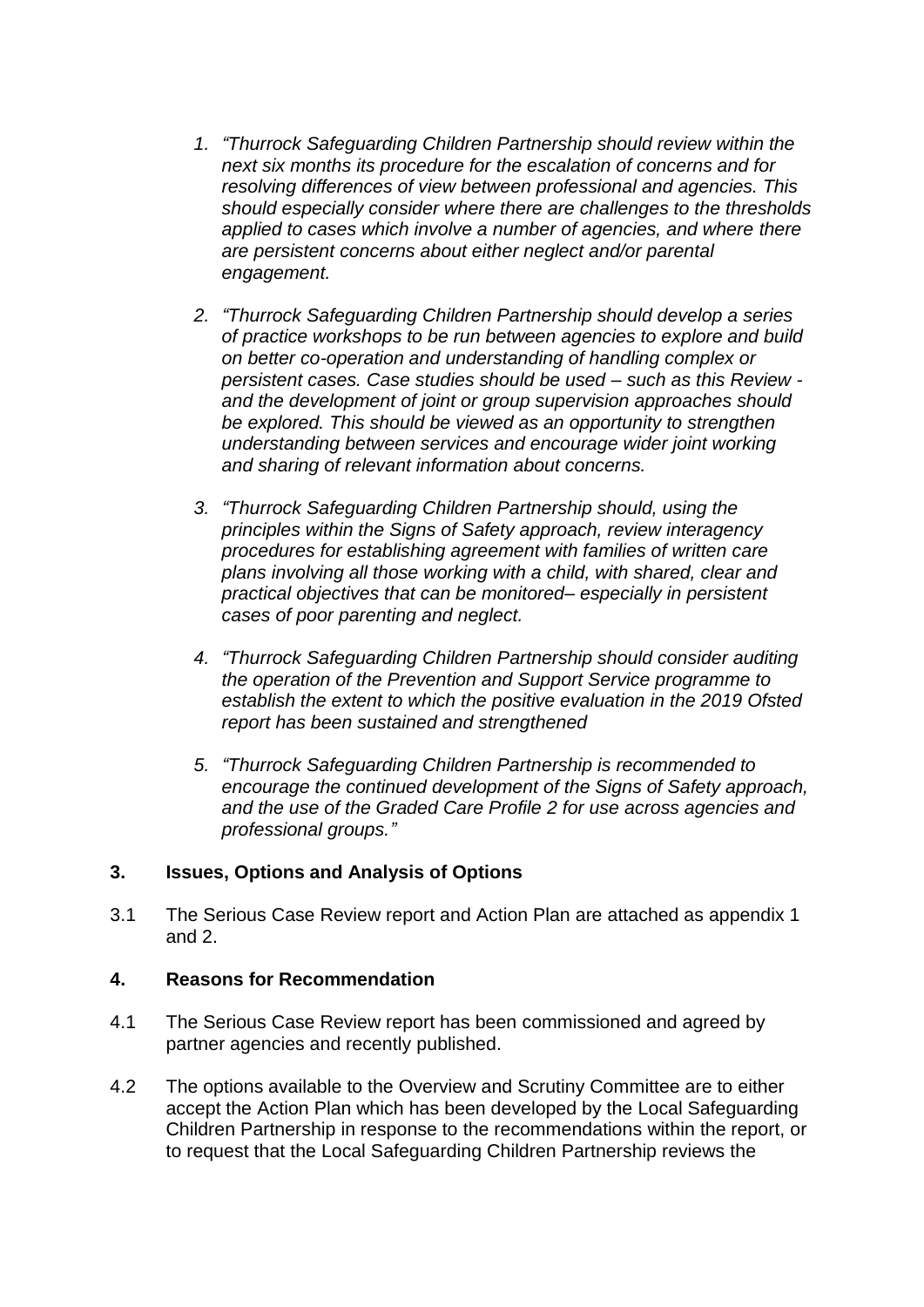Action Plan taking into account any specific questions or concerns raised by the Overview and Scrutiny Committee.

- **5. Consultation (including Overview and Scrutiny, if applicable)**
- 5.1 None
- **6. Impact on corporate policies, priorities, performance and community impact**
- 6.1 None

## **7. Implications**

7.1 **Financial**

Implications verified by: **David May**

**Strategic Lead Finance**

None.

## 7.2 **Legal**

Implications verified by: **Judith Knight** 

# **Interim Deputy Head of Legal (Social Care and Education)**

The review was conducted by the LSCP to support the development of practice across the partnership. The Committee has a role in supporting the partnership in taking the learning from this review and using this in developing practice.

The statutory powers relating to the review are detailed in the report, there Are no other specific legal implications from this report.

## 7.3 **Diversity and Equality**

| Implications verified by: | <b>Roxanne Scanlon</b>                           |
|---------------------------|--------------------------------------------------|
|                           | <b>Engagement and Project Monitoring Officer</b> |

None.

7.4 **Other implications (where significant) – i.e. Staff, Health, Sustainability, Crime and Disorder)**

None.

## **8. Appendices to the report**